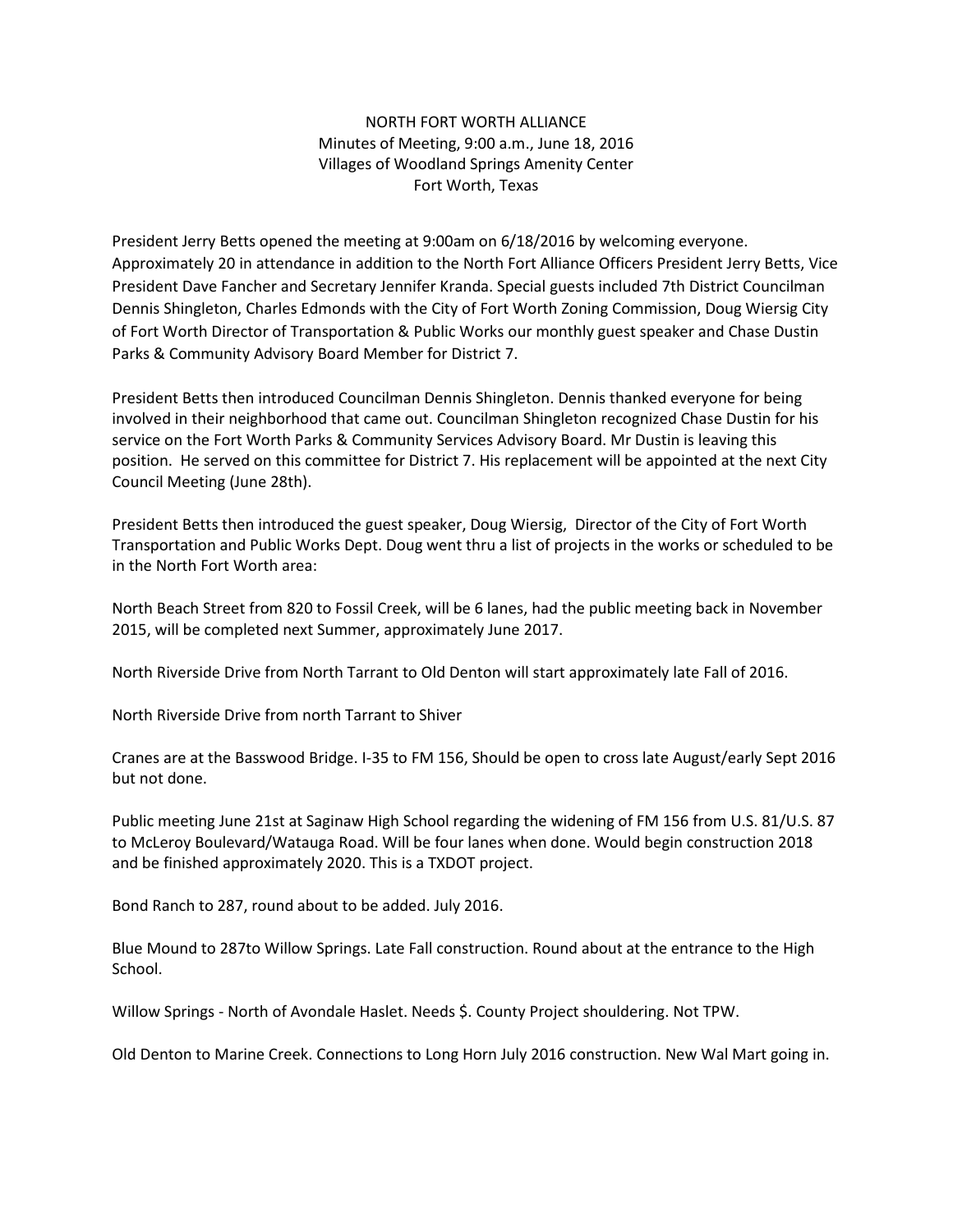County projects up coming Keller Haslet from Park Vista to the RR tracks near 377 coming soon. Also North Caylor. Park Vista to Katy Rd currently going. North Caylor to Keller Haslet to West Caylor, late this Summer/early Fall.

Westport to Alta Vista to N Beach. Design 4 lane. Round abouts, Left turn restriction at Westport. Needs construction funding, possible 2018 Bond program.

Park Glen, street and sidewalk improvements for July 2016.

Park Vista extension where the new WalMart going in at Golden Triangle. Keller Hicks to Ray White, start late this Fall 2016. Will be a public meeting on this to be announced at later time.

Traffic signals at old Denton/Dalton-Summer 2016 and at N Beach & Heritage Glen just last week. 3-way stop at Golden Triangle and Harmon just in recently.

Timberland & Park Vista roundabout. Waiting on Right of Way (ROW) acquisition. Hope to start Aug 2016. West Timberland to Kroger area. East Timberland to 377 by Oct 2017. Again, waiting on ROW.

Katy to Keller Hicks. City of Keller has to do their improvements and the \$.

Railroad Quite Zones. Kroger & Wall Price, need FRA review.

Harmon Road, 287 to Golden Triangle. Design with TIF funding. Round about at Harmon & Heritage Trace. Start Fall 2016 with the actual construction in the next Bond program (2018).

Premature concrete failures in some neighborhoods, Heritage Summer 2016. Some might be added to 2018 bond election.

Heritage Trace at Tehama Ridge signs up Sonic right away/development. Round about in 1-2 weeks.

Western Center. Beach to N Riverside. Restriped, new pavement markings. Also North Tarrant Parkway from 377 to 35W. Restriping Summer 2016.

Per TXDOT I-35W to North of 820 complete by end of 2016.

2018 Bond Program Projects to look at/consider. \$400-450 million. What can we get on the bond election. Mayor wants money spent on timely projects. Looking at the following:

\*North Beach extension to Westport.

\*North Riverside to Westport.

\*Westport-East to 170 and Alta Vista to N Beach to I-35W.

\*Intersections of Basswood & 377 and Kroger & 377

\*Harmon, 287 to Golden Triangle. Golden Triangle and 35W intersection. Harmon to FM-156 to 287/RR